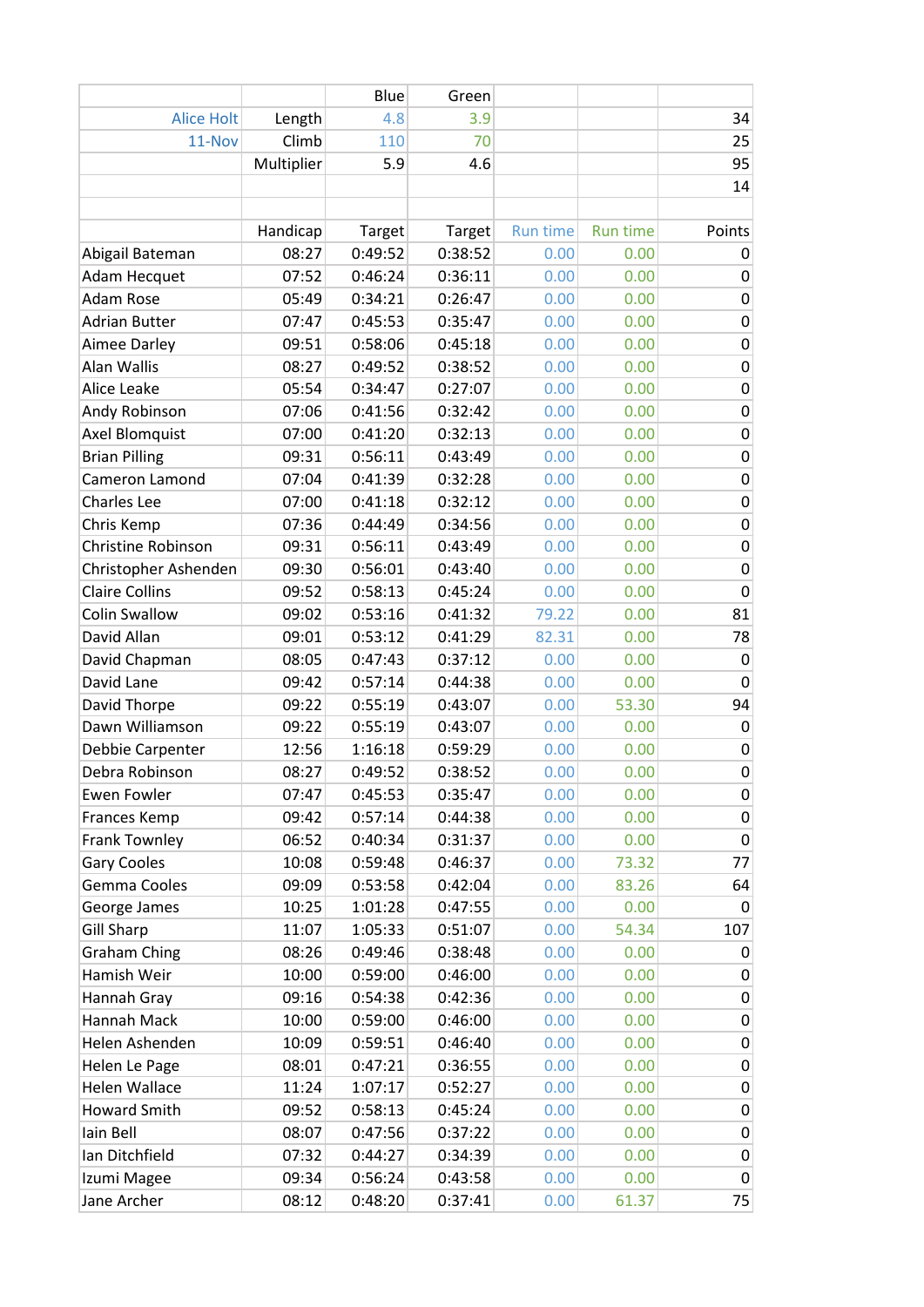| Jenny Bray              | 10:00 | 0:59:00 | 0:46:00 | 0.00  | 56.03 | 96             |
|-------------------------|-------|---------|---------|-------|-------|----------------|
| Jessica Jackson         | 09:09 | 0:53:58 | 0:42:04 | 0.00  | 0.00  | 0              |
| Jessica Paton           | 09:09 | 0:53:58 | 0:42:04 | 0.00  | 0.00  | 0              |
| John Brown              | 15:00 | 1:28:30 | 1:09:00 | 0.00  | 0.00  | 0              |
| Jon Darley              | 08:45 | 0:51:38 | 0:40:15 | 0.00  | 0.00  | 0              |
| Jon Magee               | 07:36 | 0:44:49 | 0:34:56 | 0.00  | 0.00  | $\mathbf 0$    |
| Jon Paton               | 08:00 | 0:47:12 | 0:36:48 | 72.40 | 0.00  | 78             |
| Jonah Rose              | 06:33 | 0:38:38 | 0:30:07 | 0.00  | 0.00  | 0              |
| Jonathan Gurd           | 08:09 | 0:48:06 | 0:37:30 | 0.00  | 0.00  | 0              |
| Jonathan Johns          | 09:43 | 0:57:22 | 0:44:43 | 0.00  | 0.00  | 0              |
| Julie Leppard           | 11:52 | 1:10:00 | 0:54:35 | 0.00  | 0.00  | 0              |
| Katherine Bett          | 07:09 | 0:42:09 | 0:32:51 | 0.00  | 0.00  | 0              |
| Katie Clarke            | 08:33 | 0:50:28 | 0:39:21 | 0.00  | 52.24 | 89             |
| Keith Belsey            | 07:19 | 0:43:10 | 0:33:40 | 45.31 | 0.00  | 108            |
| Laurence Townley        | 05:37 | 0:33:10 | 0:25:51 | 0.00  | 0.00  | 0              |
| Leanora Adds            | 08:39 | 0:50:59 | 0:39:45 | 0.00  | 0.00  | 0              |
| Linda Cairns            | 11:07 | 1:05:33 | 0:51:07 | 0.00  | 0.00  | 0              |
| Louie Malatesta         | 08:49 | 0:52:04 | 0:40:35 | 60.37 | 0.00  | 99             |
| Louise Weir             | 10:52 | 1:04:08 | 0:50:00 | 0.00  | 0.00  | 0              |
| Lucy Paton              | 08:49 | 0:52:04 | 0:40:35 | 67.23 | 0.00  | 91             |
| Malcolm Scott           | 10:00 | 0:59:00 | 0:46:00 | 0.00  | 61.38 | 88             |
| Marcus Bateman          | 09:22 | 0:55:19 | 0:43:07 | 83.33 | 0.00  | 80             |
| Mark Howell             | 08:45 | 0:51:38 | 0:40:15 | 0.00  | 0.00  | $\pmb{0}$      |
| Martha Paton            | 06:42 | 0:39:34 | 0:30:51 | 0.00  | 0.00  | 0              |
| Martin Jackson          | 09:22 | 0:55:19 | 0:43:07 | 0.00  | 0.00  | 0              |
| Martin Kensett          | 08:01 | 0:47:21 | 0:36:55 | 0.00  | 0.00  | 0              |
| <b>Matthew Grant</b>    | 06:49 | 0:40:14 | 0:31:22 | 0.00  | 0.00  | 0              |
| Matthew Jones           | 08:20 | 0:49:10 | 0:38:20 | 0.00  | 0.00  | $\pmb{0}$      |
| Megan Bett              | 07:45 | 0:45:42 | 0:35:38 | 0.00  | 0.00  | 0              |
| Mel Slade               | 06:37 | 0:39:04 | 0:30:27 | 53.07 | 0.00  | 87             |
| <b>Michael Thorpe</b>   | 08:45 | 0:51:38 | 0:40:15 | 0.00  | 0.00  | 0              |
| Mike Bray               | 10:00 | 0:59:00 | 0:46:00 | 73.25 | 0.00  | 94             |
| Murray Weir             | 08:32 | 0:50:22 | 0:39:16 | 0.00  | 0.00  | 0              |
| Nick Hale               | 06:37 | 0:39:04 | 0:30:27 | 0.00  | 0.00  | 0              |
| <b>Nick Marett</b>      | 06:23 | 0:37:40 | 0:29:22 | 0.00  | 0.00  | $\pmb{0}$      |
| <b>Nigel Parish</b>     | 10:16 | 1:00:37 | 0:47:16 | 0.00  | 0.00  | 0              |
| Ollie Smith             | 07:19 | 0:43:10 | 0:33:40 | 0.00  | 0.00  | $\pmb{0}$      |
| Paul Bloch              | 10:00 | 0:59:00 | 0:46:00 | 0.00  | 0.00  | $\pmb{0}$      |
| Paul Emmerson           | 10:43 | 1:03:13 | 0:49:17 | 0.00  | 0.00  | $\mathbf 0$    |
| Paul Fox                | 07:09 | 0:42:09 | 0:32:51 | 54.00 | 0.00  | 92             |
| Paul Martin             | 07:19 | 0:43:10 | 0:33:40 | 55.10 | 0.00  | 92             |
| Pete Jones              | 06:48 | 0:40:10 | 0:31:19 | 49.55 | 0.00  | 94             |
| Peter Daplyn            | 05:47 | 0:34:09 | 0:26:38 | 44.08 | 0.00  | 91             |
| Peter Smith             | 09:44 | 0:57:28 | 0:44:48 | 0.00  | 0.00  | $\pmb{0}$      |
| Philip Gristwood        | 08:44 | 0:51:30 | 0:40:10 | 78.31 | 0.00  | 79             |
| <b>Richard Barrett</b>  | 05:26 | 0:32:02 | 0:24:59 | 0.00  | 0.00  | 0              |
| <b>Richard Eldridge</b> | 10:00 | 0:59:00 | 0:46:00 | 0.00  | 0.00  | 0              |
| Robert Leppard          | 11:22 | 1:07:03 | 0:52:16 | 0.00  | 0.00  | 0              |
| Robert Thorpe           | 08:37 | 0:50:52 | 0:39:39 | 0.00  | 46.35 | 99             |
| Ross Maclagan           | 06:44 | 0:39:47 | 0:31:01 | 0.00  | 0.00  | $\overline{0}$ |